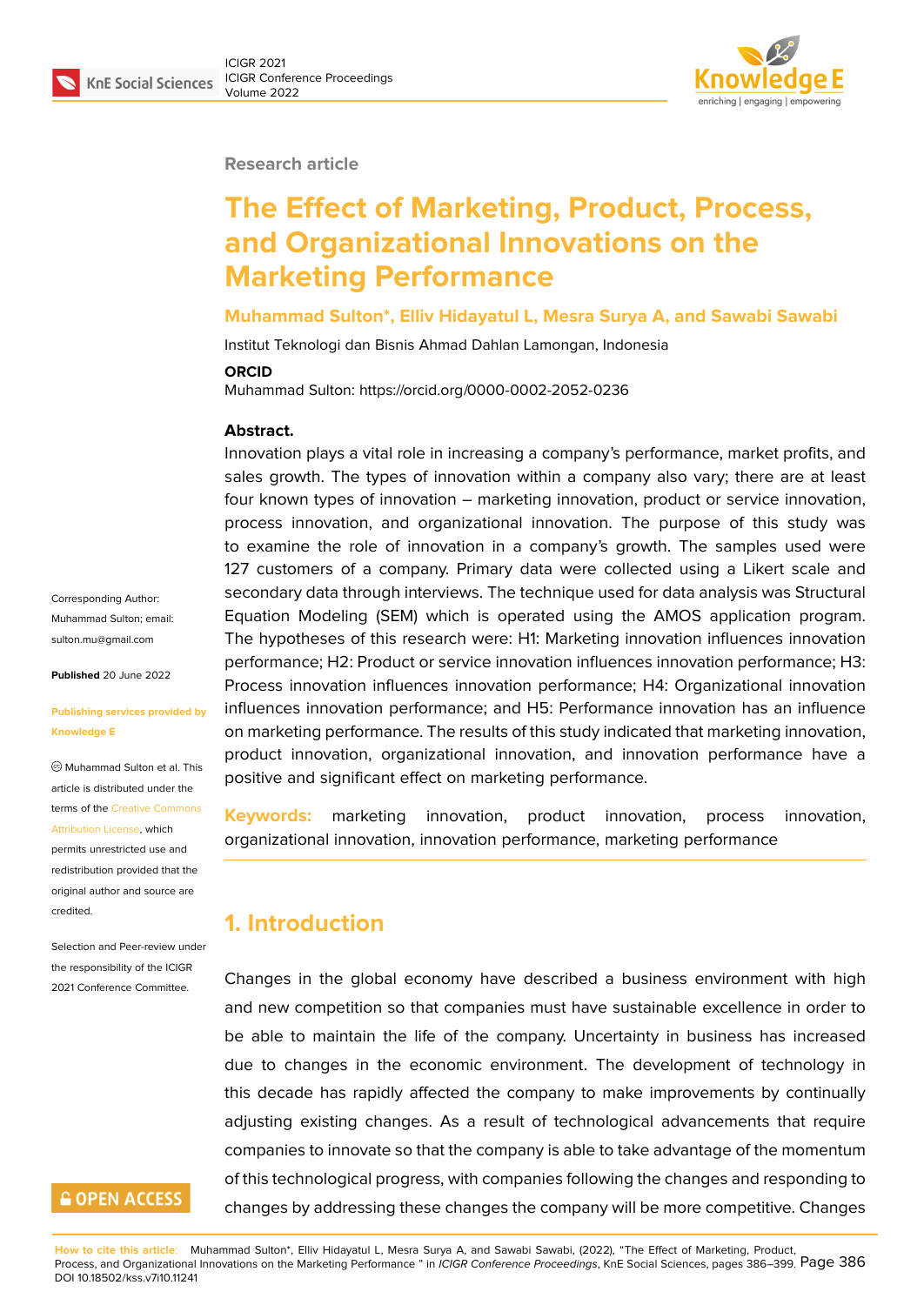occur in almost all business lines due to technological developments. Innovation has a major role in creating a culture of innovation in organizations, the development of new products or services, the establishment of new methods of production, supply and distribution, changes in management processes and providing concepts and processes to gain competitive advantage and superior performance [37]. For example, product or service innovation, marketing innovation, process innovation, technological innovation, open innovation, behavioural innovation and strategic innovation are some of the several popular types of innovation in the current period and [hav](#page-13-0)e helped improve overall performance [37]. Therefore, innovation has been considered to have an important role in improving performance, market benefits, sales growth and profitability. The types of innovation in companies also vary, in OECD Oslo [23] four types of innovations were introduced, f[our](#page-13-0) of which were organizational innovation, process innovation, product innovation and marketing innovation.

## **2. Literature Review**

### **2.1. Marketing Innovation**

Marketing innovation is a new marketing method that involves significant changes in product design, product placement, and promotion or product prices [23]. The main purpose of marketing innovation is to overcome better habits, penetrate new markets or position new company products on the market with the aim of increasing company sales. [33] have examined the impact on marketing innovation in priv[ate](#page-12-0) commercial banks in Jordan. According to their findings prove that marketing innovation as a positive effect on creating long-term competitive advantage and company growth. Furthermore, it is im[por](#page-13-1)tant that managers are in line with company strategies and perceptions of marketing innovation to create sustainable growth

### **2.2. Product or Service Innovation**

Innovation in the service sector generally consists of two factors which are the introduction of truly new products or services to companies or individuals and the re-planning or improvement of existing services [4] either by radical or incremental methods. According to [24] in the manufacturing sector, this can be changed in things such instruments where each benefit can be evaluated. In addition, marketing as a discipline has focused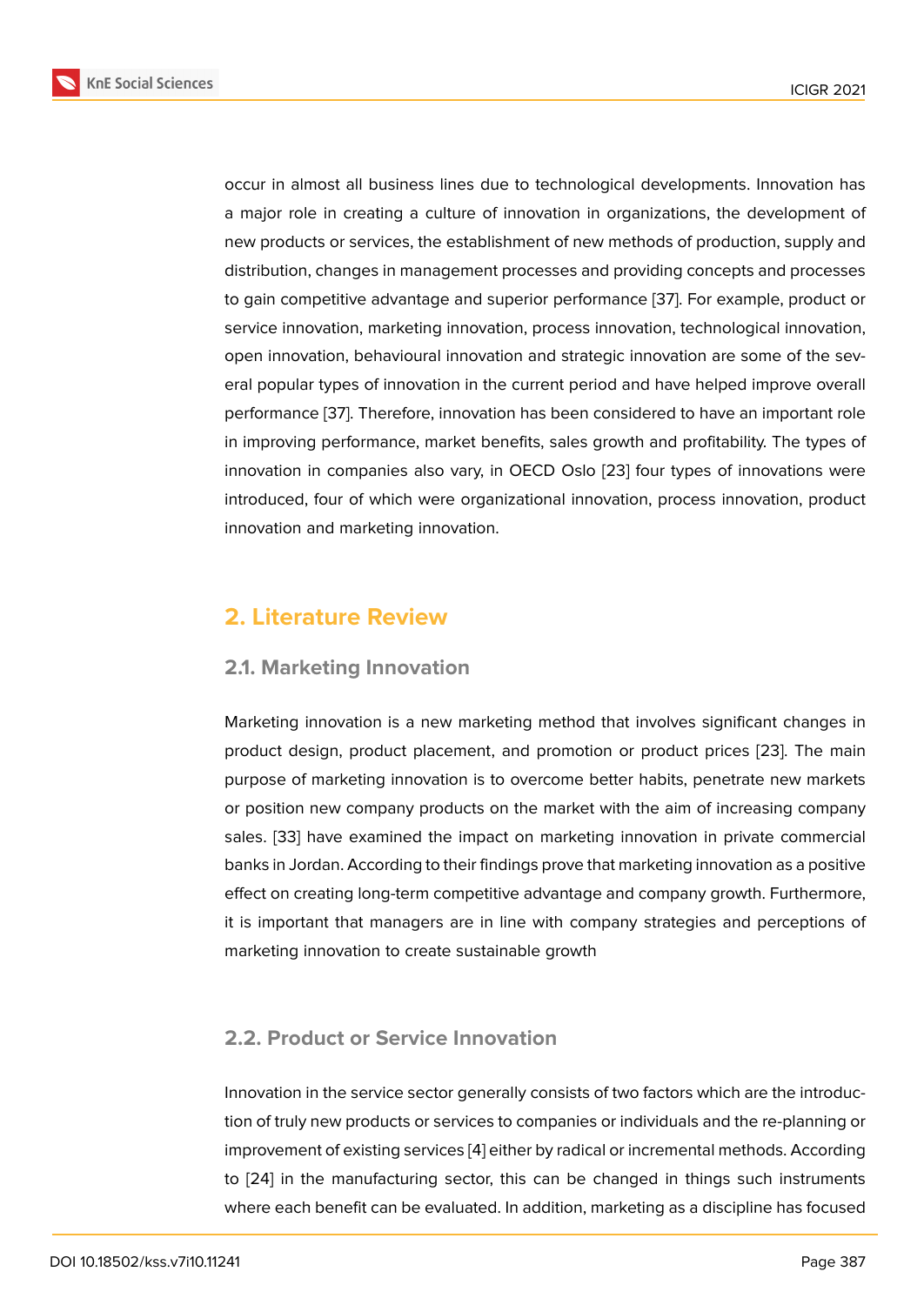more on results than on processes and systems that enable them [38]. Marketing performance as a result of implementing company strategies such as customer satisfaction, success of new products or services, increased sales, and company profits.

### **2.3. Marketing Innovation and Innovation Performance**

Suggest that marketing innovation is given a decisive meaning for companies to increase their sales and increase profitability is how companies do novation in marketing [1]. In determining marketing innovation it is also seen in the way that companies use to market company products related to how the innovation performance in the company's marketing.

H1: Marketing innovation has a positive effect on innovation performance

### **2.4. Product or Service Innovation and Innovation Performance**

Product, process, administrative / organizational innovation has a positive and significant effect on organizational performance in terms of finance, growth, customers and internal processes. In addition, product and process innovations play an effective role in organizational performance. In general processes, innovation is considered as a factor that can generate many benefits for organizations to achieve competitive advantage [4]

H2: Product / service innovation has a positive effect on innovation performance

### **2.5. Process Innovation and Innovation Performance**

Process innovation emphasizes the creation of improved techniques, knowledge, processes, systems, procedures and skills in changing the process of creating services stating process innovation as a new production method, management technology approaches to improve production and management processes. [11] define process innovation as creating beneficial modifications in the process of generating offers. Process innovation is involved with all functional and operational activities that help reduce production costs, improve quality, delivery methods, gain ma[rke](#page-11-0)t share, achieve superior performance and competitive advantage [11]

H3: Process innovation has a positive effect on innovation performance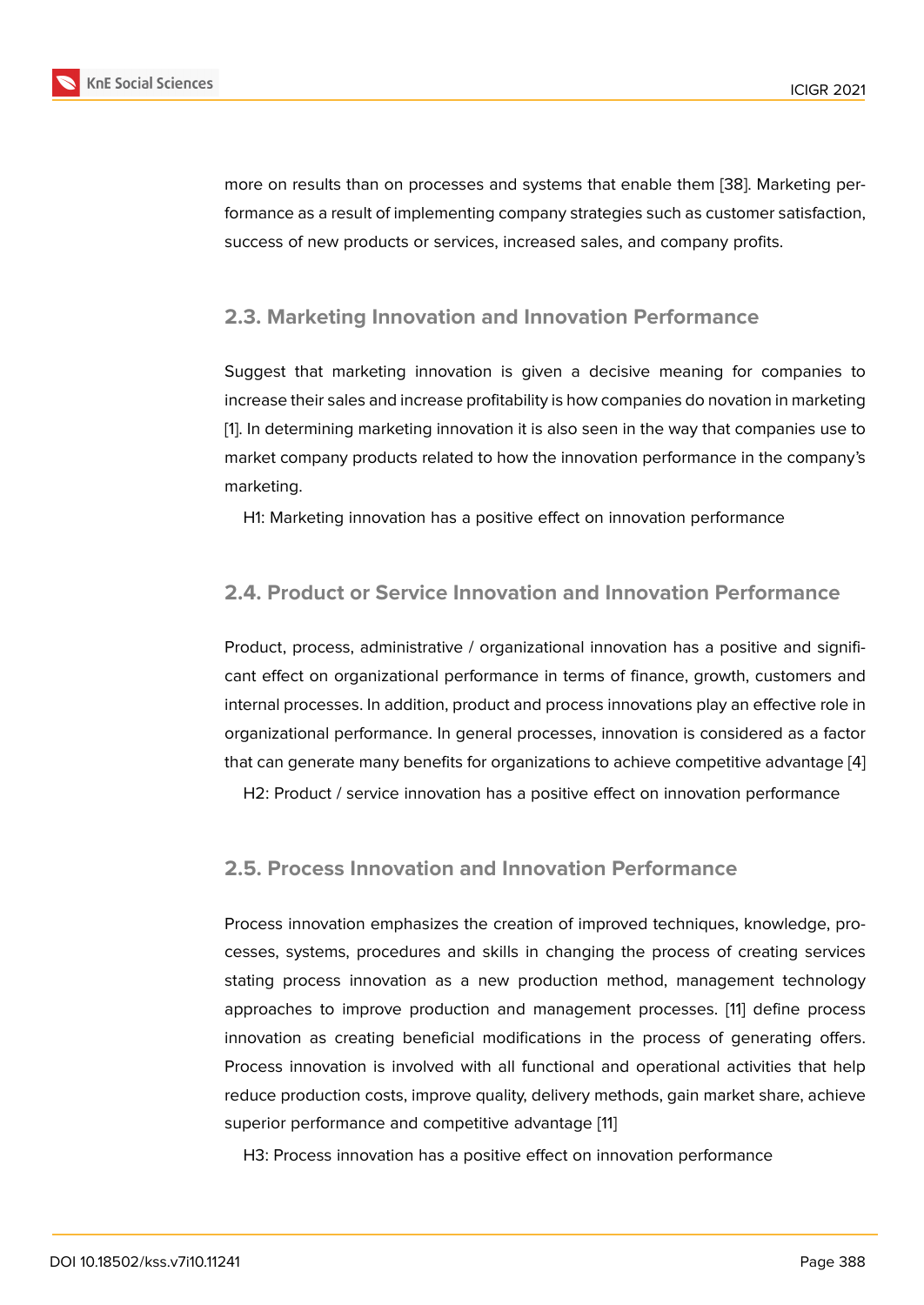### **2.6. Organizational Innovation and Innovation Performance**

Research has shown that organizational innovation is positively related to innovation performance [5] and helps to better understand the types of capabilities that will affect competitive advantage that deceive economic rents [2]. [6] have investigated the relationship between innovation and organizational performance in the general administration of Ira[n's](#page-11-1) tax affair. The importance of organizational innovation is explained by several researchers such as [6] who can lead to achievin[g s](#page-11-2)u[pe](#page-11-3)rior performance and competitive advantage. As found in various empirical studies, innovation strategies and organizational performance have a positive and significant relationship

H4: Organizational innovati[on](#page-11-3) has a positive effect on innovation performance

### **2.7. Innovation Performance and Marketing Performance**

Innovative performance is a combination of the achievement of the as services or goods offered by companies and changing the way they create and deliver and he interpreted this as product and process innovation.

### **2.8. Process Innovation**

Process innovation is the implementation of new production that makes it easier for the effectiveness of its activities or shipping methods. It may be considered a change in tools, human capital, and work methods or a combination of these such as installing new or better software and to speed up the process of completing work and issuing policies [23].

### **2.9. O[rga](#page-12-0)nizational Innovation**

Organizational innovation is the application of new organizational methods in corporate and organizational business practices or external relations. Organizational innovation is not only to improve company performance by reducing administrative costs and other costs, but to help increase job satisfaction. Activities oriented to organizational change can be consequently influential related to organizational innovation [2]. Thus organizational innovation is closely related to all administrative efforts, including updating organizational systems, procedures, routines to encourage team cohesiveness, coordination, collaboration, the practice of sharing information, and knowledg[e.](#page-11-2) Organizational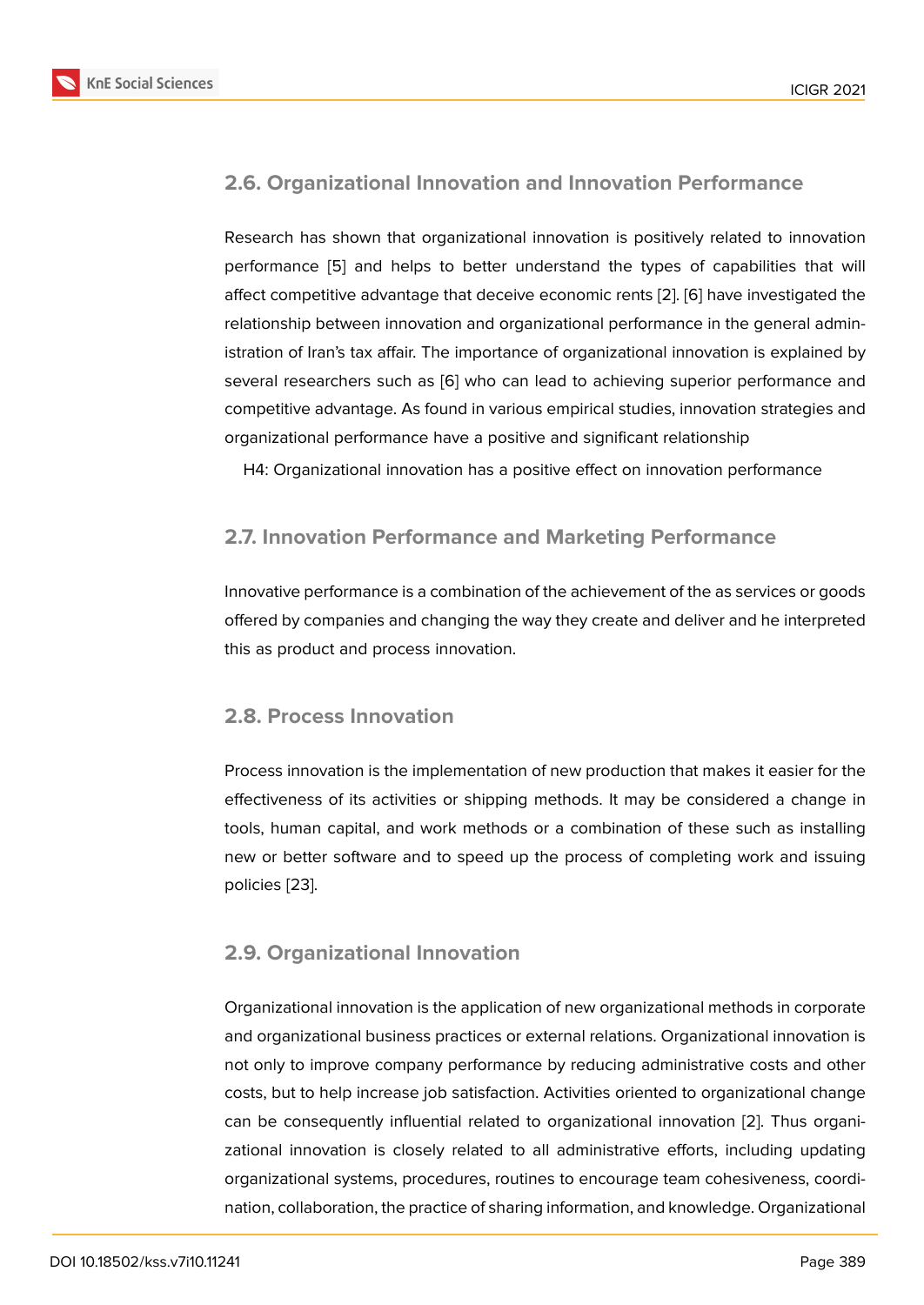innovation will help absorb evolution and expand into acceptance of innovation to achieve significant market growth. This can also be applied to manufacturing and service industries that experience technological changes that affect the company internally. The company can renew its organizational structure to improve team performance which is useful also in an effort to facilitate coordination between different functions such as marketing, manufacturing and projects undertaken with strategic collaboration and long-term business collaboration.

### **2.10. Innovation Performance**

Innovation performance can facilitate companies to produce market performance in various ways through helping to identify possible technologies by improving the quality of products and services and the main value of products to customers can help to get new customers. Thus customer satisfaction increases the market position of the organization [5]

organization as a whole as a result of efforts to renew and improve carried out by considering various aspects of corporate innovation, such as processes, products, marketing, or[ga](#page-11-1)nizational structure, etc. Therefore, innovative performance is a joint construction, [10] based on various related performance indicators, such as, with new patents, new product announcements, new projects, new processes, and new organizational arrangements. Innovative performance affects general company performance and marketin[g p](#page-11-4)erformance in particular.

H5: The performance of innovation has a positive effect on marketing performance

### **2.11. Research Framework**

### **3. Research Methods**

### **3.1. Data Type**

The type of data used in this study is a type of quantitative data, namely data presented in the form of numbers. The data used quantitatively presented in this study include: company sales data, respondents' data that have characteristics of gender, age, education and quantitative data regarding answers from respondents regarding research-related variables, namely the type of innovation, performance of innovation and marketing performance.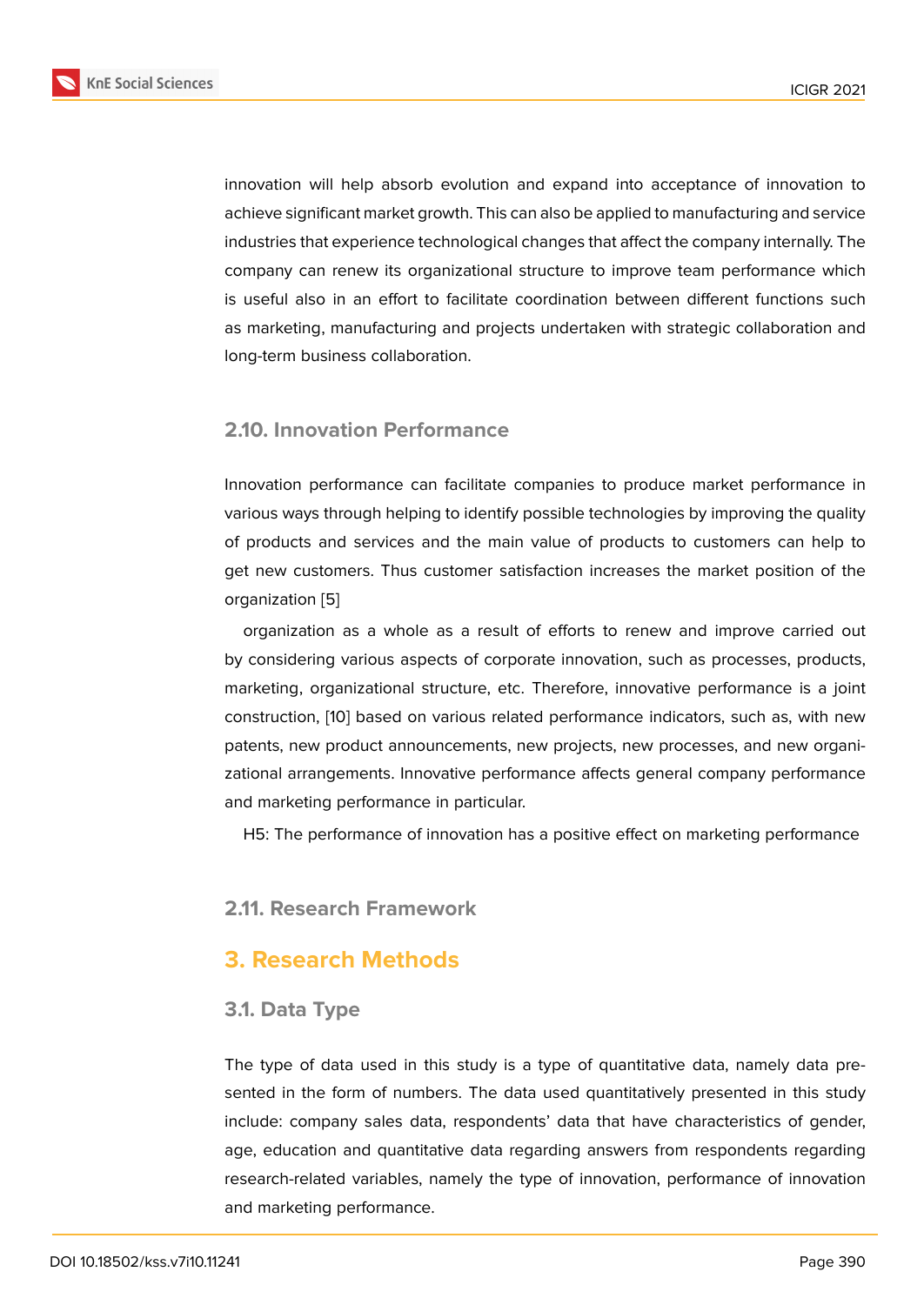

### **3.2. Data source**

The data sources used in this study are primary data and secondary data. Primary data is data that is directly obtained from research sources. The primary data sources from this study are respondents of this study, namely corporate consumers. Research also uses secondary data both quantitative and qualitative. Quantitative data used are data sourced from reports and data shared from various parties involved. The source of this research is from Djoyoline Group.

### **3.3. Population and Samples**

Population is the whole object, symptoms and all events on an event that will be selected and must be in accordance with the problem to be studied. The population used in this study is the entire customer of Djoyoline Group, both individuals and companies that become customers. The sample is a description of the entire population to be studied. The sample in this study were 127 Djoyoline Group customers.

### **3.4. Analysis Techniques**

The analysis technique is used to test the models and relationships developed in this study. The analysis technique used in this study is Structural Equation Modeling (SEM) which is operated with the AMOS application program.

# **4. Results And Discussion**

#### **General Description of Research Objects Descriptive Data**

This study took the object of the study with a population of all 127 Djoyoline Group customers. This study uses a sampling technique, namely Systematic Random Samplin, with the method selected 127 respondents.

From table 4.3 shows that the values of the marketing innovation variable have a minimum value of 1.00, a maximum value of 5, an average value of 3.34 and a relatively low data deviation of 1.43. Product innovation variables have a minimum value of 1.00, a maximum value of 5, an average value of 3.36 and a relatively low data deviation of 1.35. Process innovation variables have a minimum value of 1.00, a maximum value of 5, an average value of 3.33 and a relatively low data deviation of 1.43. Organizational innovation variables have a minimum value of 1.00, a maximum value of 5, an average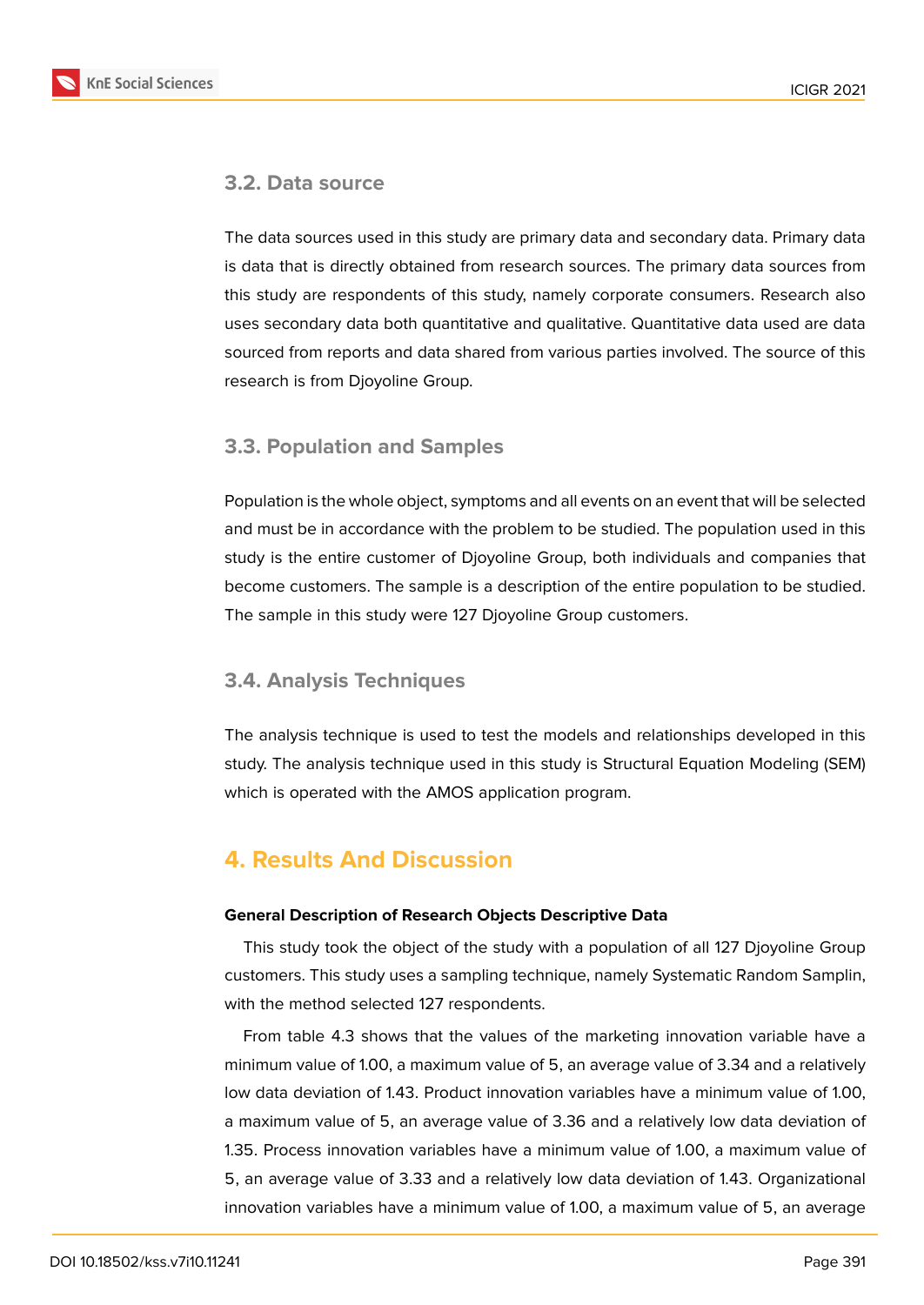

| Keterangan                | N   | <b>Minimum</b> | <b>Maximum</b> | Mean   | Std.<br><b>Deviation</b> |
|---------------------------|-----|----------------|----------------|--------|--------------------------|
| <b>INOVASI PEMASARAN</b>  | 127 | 1.00           | 5.00           | 3.3417 | 1.43980                  |
| <b>INOVASI PRODUK</b>     | 127 | 1.00           | 5.00           | 3.3638 | 1.35896                  |
| <b>INOVASI PROSES</b>     | 127 | 1.00           | 5.00           | 3.3307 | 1.43661                  |
| <b>INOVASI ORGANISASI</b> | 127 | 1.00           | 5.00           | 3.8866 | 1.19607                  |
| KINERJA INOVASI           | 127 | 1.00           | 5.00           | 3.7260 | 1.23279                  |
| KINERJA PEMASARAN         | 127 | 1.00           | 5.00           | 3.6756 | 1.23170                  |
| Valid N (listwise)        | 127 |                |                |        |                          |

TABLE 1: Descriptive Statistics Data.

value of 3.88 and a relatively low data deviation of 1.19. The innovation performance variable has a minimum value of 1.00, a maximum value of 5, an average value of 3.72 and a relatively low data deviation of 1.23. And the marketing performance variable has a minimum value of 1.00, a maximum value of 5, an average value of 3.67 and a relatively low data deviation of 1.23.

#### **4.1. Structural Equation Modeling Analysis: A Measurement Model**

After measuring the model analyzed using Confirmatory Factor Analysis and seen that each variable can be used to define a latent construct, so that the Full Model Structural Equation Modeling can be analyzed. In this section, the results of data processing and analysis with Structural Equation Modeling are presented in full models with conformity tests and statistical tests will be carried out. The results of data processing for Full SEM model analysis are shown in the figure

Figure ??.6 explains that marketing innovation is able to improve innovation performance with a value of 0,019. Product innovation is able to improve innovation performance with a value of 0,042. Process innovation is able to improve innovation performance with a value of 0,361. Organizational innovation is able to improve innovation performance with a value of 0,000. And the performance of innovation can improve marketing performance with a value of 0,000.

The IM5 indicator is a dominant indicator among other indicators that can show marketing innovation with a factor loading value of 1.36, which means the IM5 indicator is able to increase marketing innovation with a factor loading value of 1.36 with an error rate of 0.88, so this

explains the value low error, and does not affect the model if the error on the indicator interferes.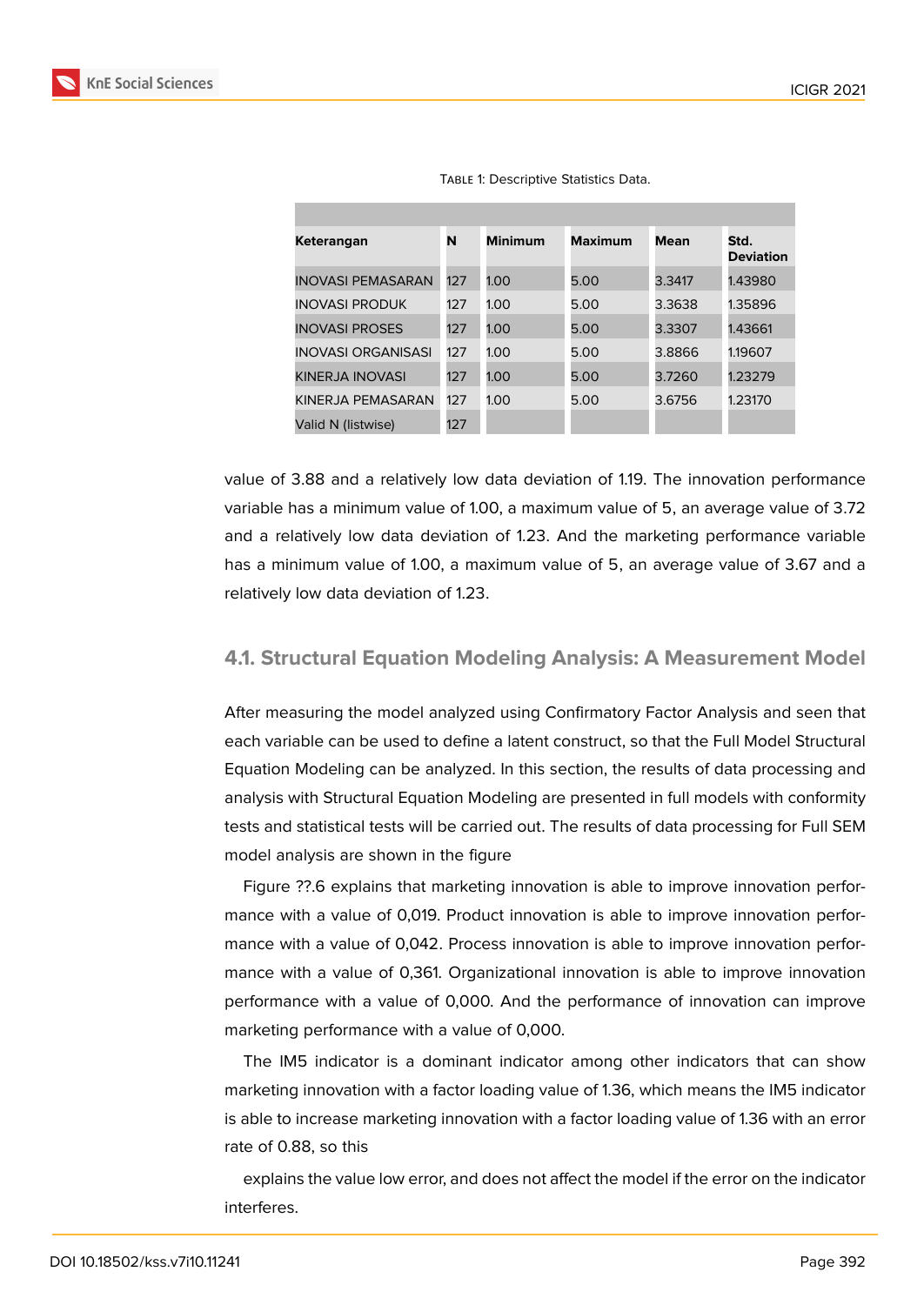



**Figure** 1: Full Structural Equation Modeling Test.

ID2 indicator is a dominant indicator among other indicators that can show product innovation with a factor loading value of 1.49 which means that ID2 indicator is able to improve product innovation with a factor loading value of 1.49 with an error rate of 0.63, so this explains the value low error, and does not affect the model if the error on the indicator interferes.

IS2 indicator is the dominant indicator among other indicators which can show IS2 indicator with a loading factor value of 1.42 which means that the IS2 indicator is able to improve process innovation with a factor loading value of 1.42 with an error rate of 0.71, so that this explains the value low error, and does not affect the model if the error on the indicator interferes.

IO2 indicator is a dominant indicator among other indicators that can show organizational innovation with a factor loading value of 1.56, which means that IO2 indicators are able to improve organizational innovation with a factor loading value of 1.56 with an error rate of 0.35, so this explains the value low error, and does not affect the model if the error on the indicator interferes.

The KI2 indicator is the dominant indicator among the other indicators that can show the performance of innovation with the value of the loading factor of 1.13, which means that the KI2 indicator is able to improve innovation performance with a factor loading value of 1.13 with an error rate of 0.69, so this explains low error value, and does not affect the model if the error on the indicator is disturbing.

The KP2 indicator is a dominant indicator among other indicators that can show marketing performance with a loading factor value of 1.03 which means that the KP2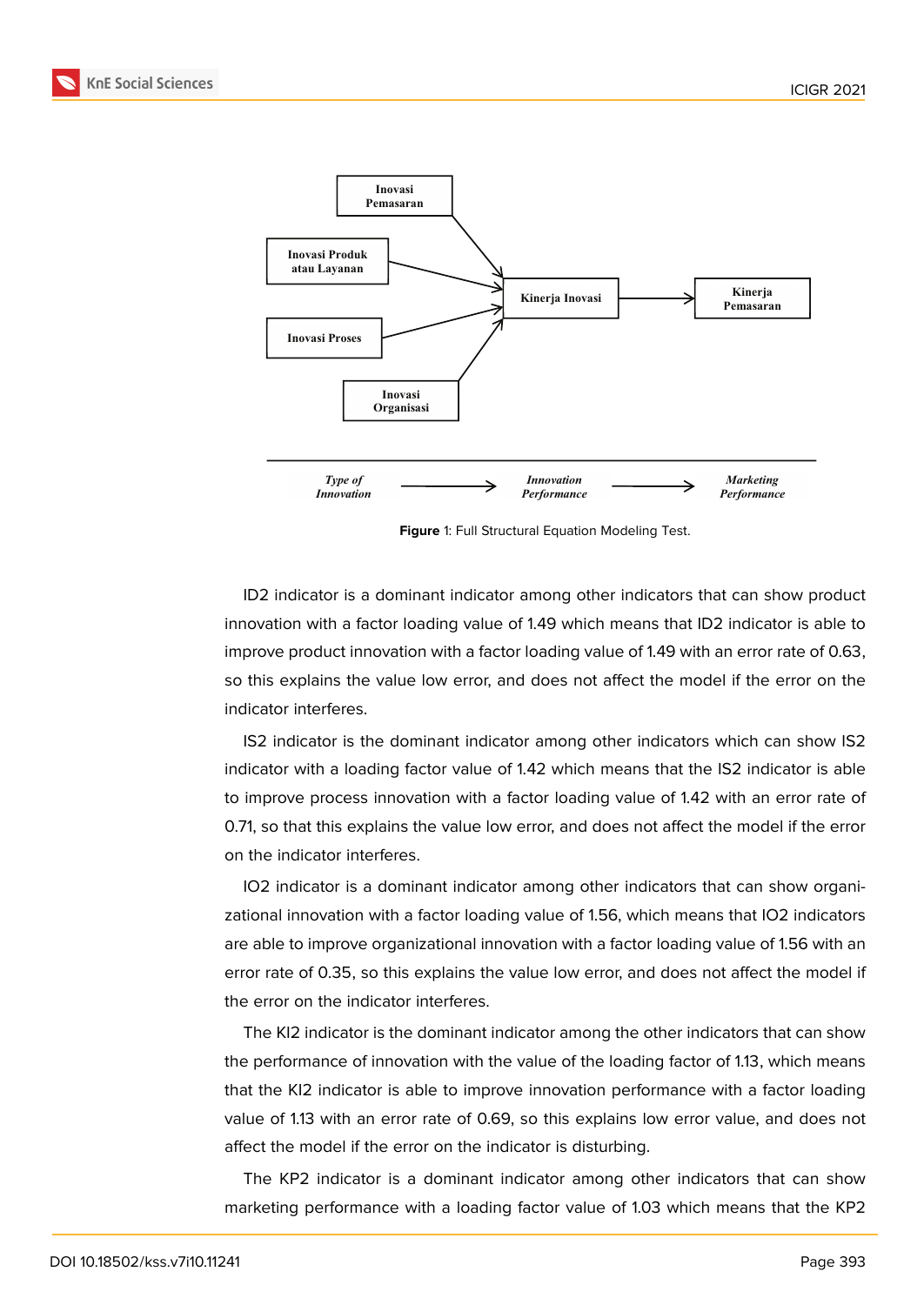

indicator is able to improve marketing performance with a factor loading value of 1.03 with an error rate of 0.97, so this explains low error value, and does not affect the model if the error on the indicator is disturbing.

SEM (Structural Equation Modeling) testing was carried out with two research moorings, which included a model suitability test and a test of casuality significance with a regression coefficient test.

### **4.2. Regression Weight**

After the research hypothesis that has been proposed, it is necessary to do a statistical test and the relationship between the research variables that form the basis of the test. Testing the hypothesis about the quality developed in this model, a null hypothesis test is needed which indicates that the regression coefficient between relationships is zero and through  $\lambda$ <sub>j</sub>-t which is common in the regression model. The results of statistical processing tests of Structural Equation Modeling are done by looking at the significance of the relationship between variables that can be shown, namely the P and C.R values of each relationship between variables. Regression coefficient values and t-counts are shown in table 4.5 as follows:

|                   |                           | Estimate S.E. |      | C.R.     | P    |
|-------------------|---------------------------|---------------|------|----------|------|
| KINERJA_INOVASI   | <- INOVASI_PEMASARAN      | .218          | .093 | 2,341    | .019 |
| KINERJA_INOVASI   | <b>INOVASI_PRODUK</b>     | .209          | .102 | 2,037    | ,042 |
| KINERJA_INOVASI   | <- INOVASI_PROSES         | -.081         | .089 | $-0.913$ | .361 |
| KINERJA INOVASI   | <b>INOVASI_ORGANISASI</b> | .571          | .119 | 4,791    | ***  |
| KINERJA PEMASARAN | <- KINERJA_INOVASI        | .933          | .127 | 7.357    | ***  |

Table 2: Regression Weight Full Model.

From table 4.5, observing the CR value with the T-Test in regression, shows that all regression coefficients are significantly not equal to no, therefore the null hypothesis that the Regrression

### **4.3. Marketing Performance**

Overall marketing performance is translated into clear and reliable universal Weight is equal to zero can be rejected, to accept the alternative hypothesis that the hypotheses of each regarding the relationship of quality shown in the model are acceptable.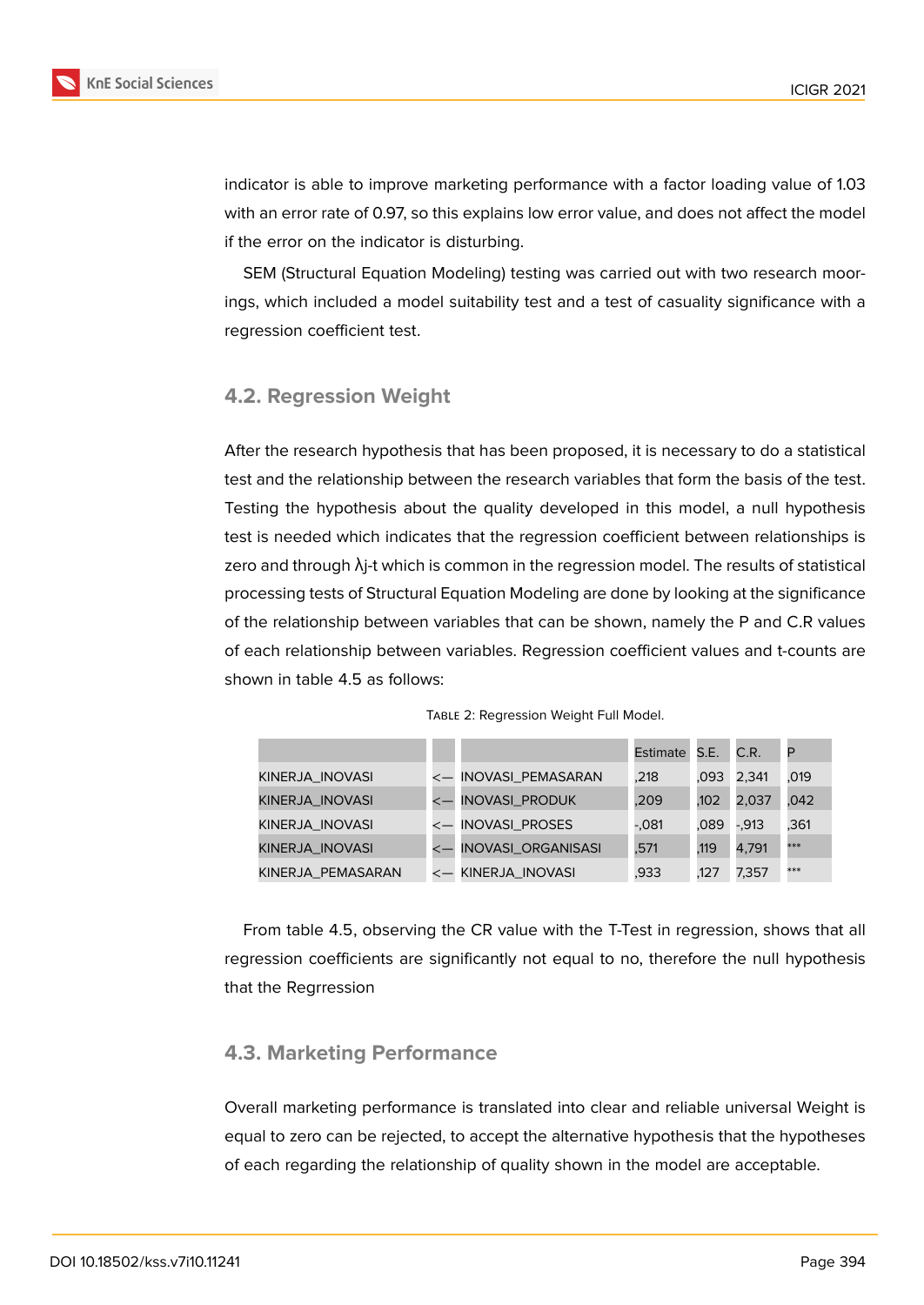# **5. Conclusion**

In this chapter data analysis has been carried out and testing of the five proposed hypotheses that are in accordance with the theoretical research model, and this model has been tested with the criteria of goodness of fit and good results have been obtained. The results of hypothesis testing are explained in table 4.14 as follows:

| <b>Hypothesis</b>                                                                                                 | Nilai C.R dan Hasil<br>Р            |
|-------------------------------------------------------------------------------------------------------------------|-------------------------------------|
| H1 : Semakin tinggi inovasi pemasaran<br>akan meningkatkan kinerja inovasi                                        | $C.R = 2,341 P =$ Accepted<br>0.019 |
| H2 : Semakin tinggi inovasi produk $C.R = 2,037$ P Accepted<br>akan meningkatkan kinerja inovasi                  | $= 0.042$                           |
| H3 : Semakin rendah inovasi proses $C.R = -0.913 P$<br>maka tidak mampu meningkatkan kin- = 0,361<br>erja inovasi | Rejected                            |
| H4 : Semakin tinggi inovasi organisasi $C.R = 4,791 P =$ Accepted<br>akan meningkatkan kinerja inovasi            | 0.000                               |
| H5 : Semakin tinggi kinerja inovasi C.R = 7,357 P =<br>akan meningkatkan kinerja pemasaran 0,000                  | Accepted                            |

TABLE 3: Results and Conclusions of Research Hypothesis.

From Table 4.14 these are conclusions from the results of testing the proposed research hypothesis. For conclusions and policy implications from the results of data analysis and each of these hypotheses will then be explained in chapter V in a detailed description of the conclusions and implications. [1]

## **6. Policy Conclusions and Implic[a](#page-11-5)tions**

#### **6.1. Summary Research**

In this study trying to analyze the variables that are related to marketing performance variables, based on literature review then developed 5 research hypotheses which include: Hypothesis 1, the higher marketing innovation will improve innovation performance, Hypothesis 2, the higher the product innovation will increase innovation performance, Hypothesis 3, the higher the innovation process will improve innovation performance, Hypothesis 4, the higher the organizational innovation will improve innovation performance, Hypothesis 5, the higher the performance of innovation will improve marketing performance.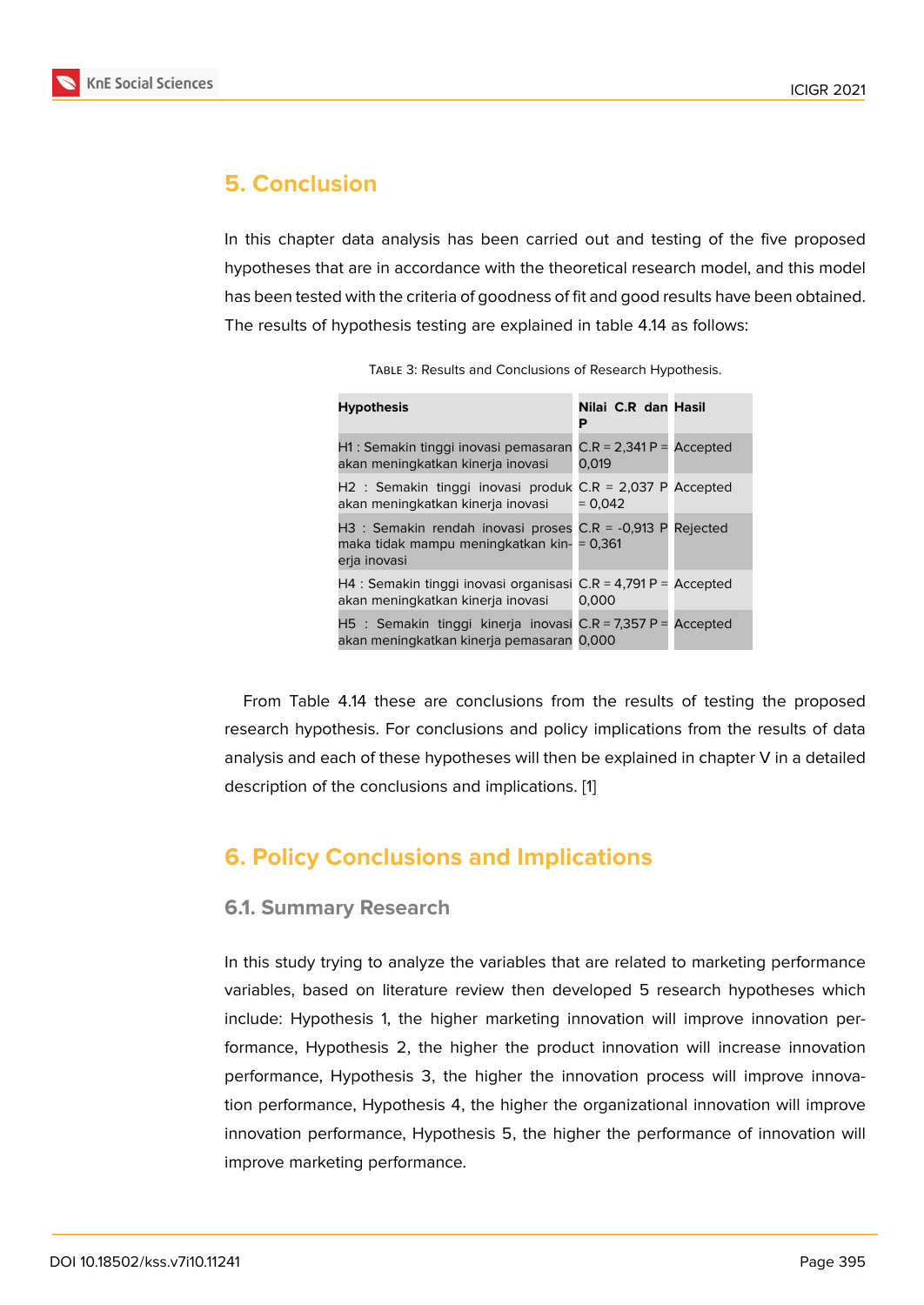

### **6.2. Theoretical implications**

Theoretical implications are an illustration of references that reflect each research, where the theoretical implications can be used in this research in the form of problem references, modeling, results and previous research agendas.

### **6.3. Managerial Implications**

The results of the study produce that, the marketing innovation variable has a positive effect on innovation performance. The study also found that product innovation had a positive effect on innovation performance. But for process innovation variables in this study does not affect the performance of innovation. While organizational innovation variables have a positive effect on innovation performance. The variable performance of innovation also has a positive effect on marketing performance.

The purpose of this study is to find answers to the research problems that have been proposed in this research, namely how the company can renew and improve its marketing performance. Based on the findings of the research there are several policy implications in accordance with the priorities that can be given input to Djoyoline Group is the need to construct all forms and types of innovation in various lines of the company.

# **7. Research Limitations**

This research can not be separated from the limitations and weaknesses, of the limitations and weaknesses that exist in this study can be used as a source of future research agenda. There are limitations in this study, namely the factors that make marketing performance better yet so complex.

### **7.1. Upcoming Research Agenda**

From the limitations of this study which was found to be a source in future research, the development suggested in this study is to add more complex factors in the development of company performance.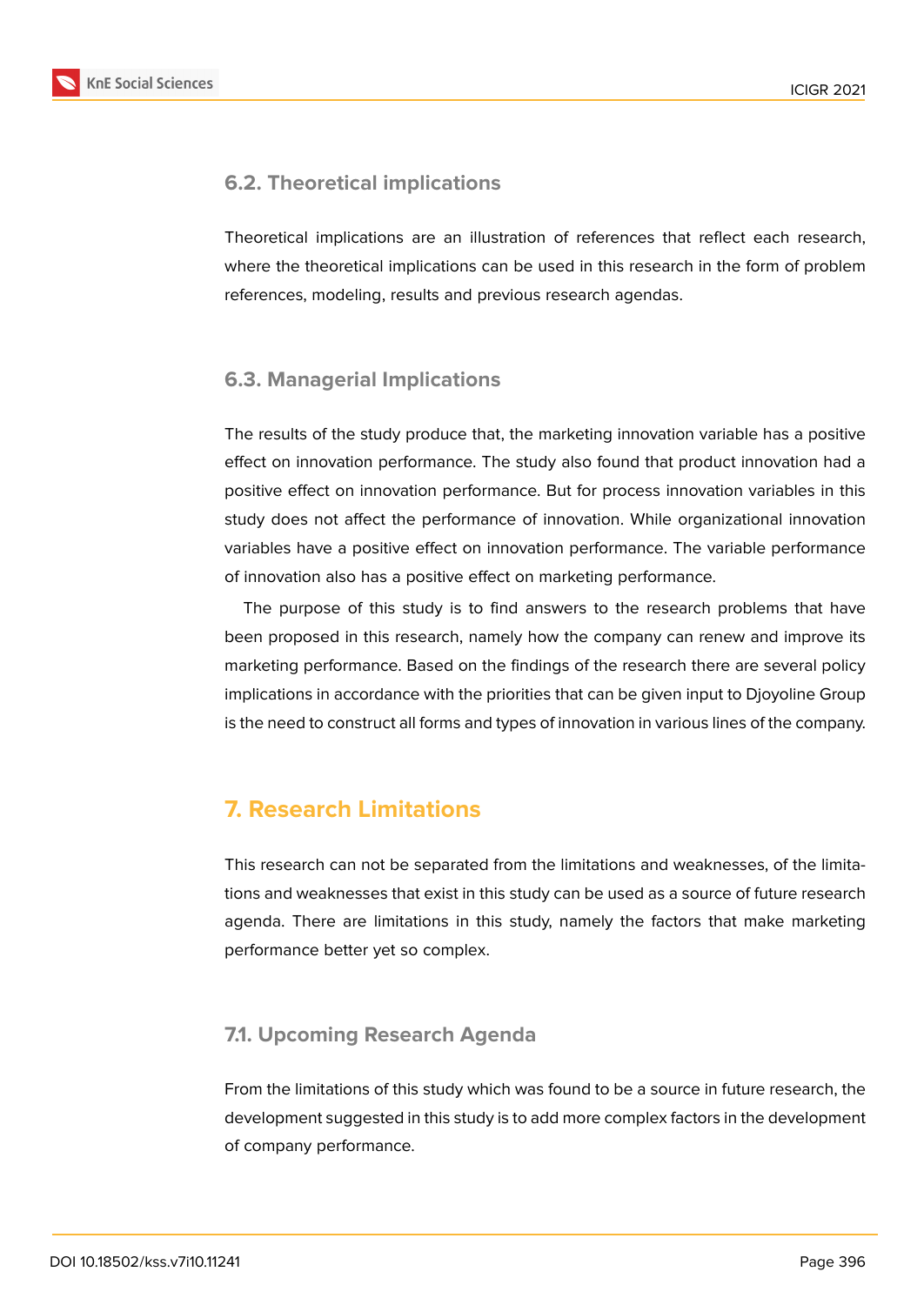

## **References**

- <span id="page-11-5"></span>[1] Aksoy H. How do innovation culture, marketing innovation and product innovation affect the market performance of small and medium-sized enterprises (SMEs)? Technology in Society. 2017;51:133–141.
- <span id="page-11-2"></span>[2] Azar G, Ciabuschi F. Organizational innovation, technological innovation, and export performance: The effects of innovation radicalness and extensiveness. International Business Review. 2017;26(2):324–336.
- [3] Camisón C, Villar-López A. Organizational innovation as an enabler oftechnological innovation capabilities and firm performance. Journal of Business Research. 2012;67(1):2891–2902.
- [4] Cheng CC, Krumwiede D. The effects of market orientation and service innovation on service industry performance: An empirical study. Operation Management Research. 2010;3:161-173
- <span id="page-11-1"></span>[5] Chiang YH, Hung KP. Exploring open search strategies and perceived innovation performance from the perspective of inter-organizational knowledge flows. R&D Management. 2010;40(3):292–299.
- <span id="page-11-3"></span>[6] Dadfar H, Dahlgaard JJ, Brege S, Alamirhoor A. Linkage between organizational innovation capability, product platform development and performance: The case of pharmaceutical small and medium enterprises in Iran, 2013. Total Quality Management and Business Excellence. 2013;24(7–8):819–834.
- [7] Dahlgaard-Park SM, Dahlgaard J. Organizational learnability and innovability A system for assessing, diagnosing and improving innovation excellence. International Journal of Quality and Service Sciences. 2010;2(2):153–174.
- [8] Fontana A, Musa S. The impact of entrepreneurial leadership on innovation management and its measurement validation. International Journal of Innovation Science. 2017;9(1):2–19.
- [9] Gloet M, Samson D. Knowledge management and systematic innovation capability. International Journal of Knowledge Management (IJKM). 2016;12(2):54–72.
- <span id="page-11-4"></span>[10] Gök O, Peker S. Understanding the links among innovation performance, market performance and financial performance. Review of Managerial Science. (11)2017:1– 27.
- <span id="page-11-0"></span>[11] Gunday G, Ulusoy G, Kilic K, Alpkan L. Effects of innovation types on firm performance. International Journal Production Economics. 2011;133:662–676.
- [12] Huang KE, Wu JH, Lu SY, Lin YC. Innovation and technology creation effects on organizational performance. Journal of Business Research. 2016;69(6):2187–2192.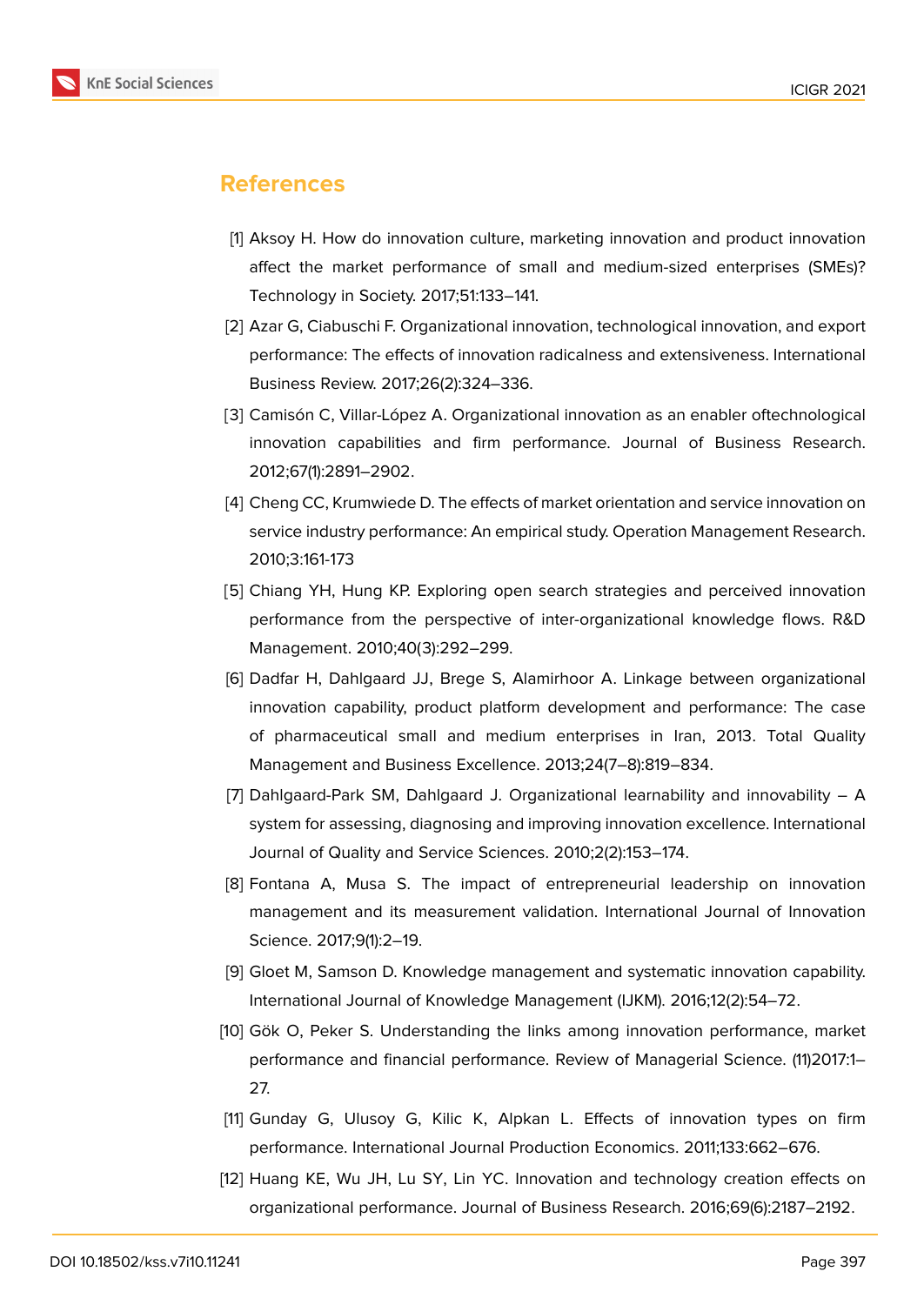

- [13] Hui Z, He-Cheng W, Min-Fei Z. Partnership management, supply chain collaboration, and firm innovation performance: An empirical examination. International Journal of Innovation Science. 2015;7(2):127–138.
- [14] Hsu CW, Lien YC, Chen H. R&D internationalization and innovation performance. International Business Review. 2015;24(2):187–195.
- [15] Kalay F, Lynn G. The impact of strategic innovation management practices on firm innovation performance. Research Journal of Business and Management. 2015;2(3):412–429.
- [16] Karabulut AT. Effects of innovation types on performance of manufacturing firms in Turkey. Procedia - Social and Behavioral Sciences. 2015;195:1355–1364.
- [17] Karlsson C, Tavassoli S. Innovation strategies and firm performance. Working paper series. Centre of Excellence for Science and Innovation Studies, 2015.
- [18] Laforet S. A framework of organizational innovation and outcomes in SMEs. International Journal of Entrepreneurial Behavior & Research. 2011;17(4):380–408.
- [19] Lendel V, Varmus M. Evaluation of the innovative business performance. Procedia-Social and Behavioral Sciences. 2014;129:504–511.
- [20] Lilly L, Juma D. Influence of strategic innovation on performance of com-mercial banks in Kenya: The case of Kenya commercial bank in Nairobi County. European Journal of Business Management. 2014;2(1):336–341.
- [21] Nicolás C, Meroño-Cerdán ÁL. Strategic knowledge management, innovation and performance. International Journal of Information Management. 2011;31(6):502–509.
- [22] Markovic S, Bagherzadeh M. How does breadth of external stakeholder co-creation influence innovation performance? Analyzing the mediating roles of knowledge sharing and product innovation. Journal of Business Research. 2018;88:173–186.
- <span id="page-12-0"></span>[23] SCIENTIFIC O. Oslo manual proposed guidelines for collecting and interpreting technological. Innovation data (Paris) of radical innovation: Insights from pharmaceuticals. Journal of Marketing. 2005;67:82–102.
- [24] Pearson R. Towards an historical model of services innovation: The case of the insurance industry, 1700–1914. The Economic History Review. 1997;50(2):235–256.
- [25] Rajapathirana RPJ, Hui Y. Relationship between innovation capability, innovation type, and firm performance. Journal of Innovation & Knowledge. 2017;3(1):44–55.
- [26] Rezazadeh A, Mahjoub M. Alliance entrepreneurship and entrepreneurial orientation: The mediating effect of knowledge transfer. Gadjah Mada International Journal of Business. 2016;18(3):263–284.